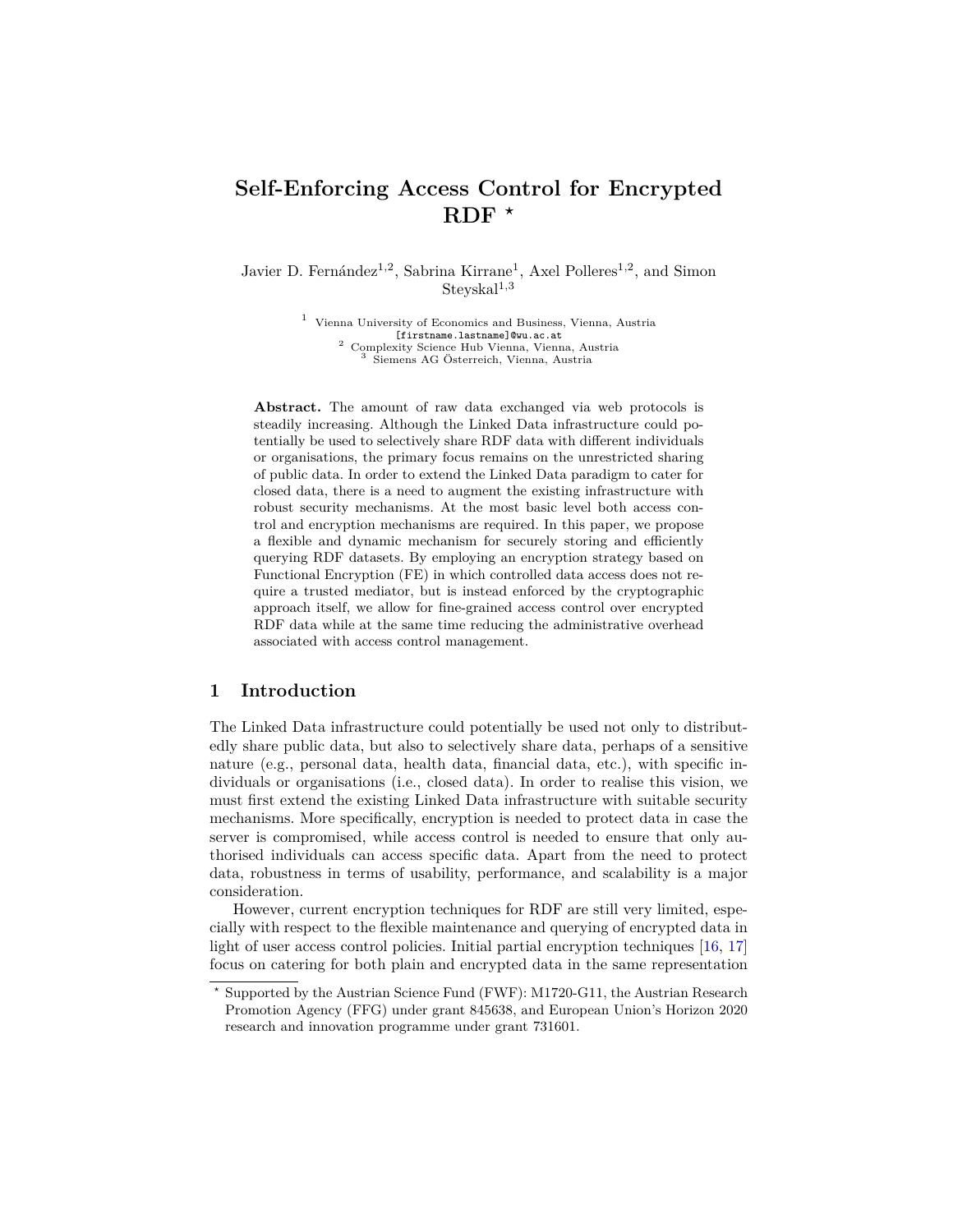and how to incorporate the metadata necessary for decryption. More recently, [\[21\]](#page-14-2) proposed the generation of multiple ciphertexts per triple (i.e. each triple is encrypted multiple times depending on whether or not access to the subject, predicate and/or object is restricted) and the distribution of several keys to users. Although finer-grained access control is supported, the maintenance of multiple ciphertexts (i.e. encrypted triples) and keys presents scalability challenges. Additionally, such an approach, or likewise term-based encryption of RDF graphs, means that the *structure* of parts of the graph that should not be accessible could potentially be recovered, thus posing a security risk (cf. for instance [\[32\]](#page-14-3)).

Beyond RDF, novel cryptography mechanisms have been developed that enable the flexible specification and enforcement of access policies over encrypted data. Predicate-based Encryption (PBE) [\[22\]](#page-14-4) – which we refer to as Functional Encryption (FE) in order to avoid confusion with *RDF predicates* – enables searching over encrypted data, mainly for keywords or the conjunction of keyword queries, while alleviating the re-encryption burden associated with adding additional data.

Herein, we extend recent findings on FE to RDF, and demonstrate how FE can be used for fine-grained access control based on triples patterns over encrypted RDF datasets. Summarising our contributions, we: (i) adapt functional encryption to RDF such that it is possible to enforce access control over encrypted RDF data in a self-enforcing manner; (ii) demonstrate how encryption keys based on triple patterns can be used to specify flexible access control for Linked Data sources; and (iii) propose and evaluate indexing strategies that enhance query performance and scalability. Experiments show reasonable loading and query performance overheads with respect to traditional, non-encrypted data retrieval. The remainder of the paper is structured as follows: We discuss related work and potential alternatives to our proposal in *Section* [2.](#page-1-0) The details of our specific approach and optimisations are presented in *Section* [3](#page-2-0) and *Section* [4](#page-5-0) respectively, and evaluated in *Section* [5.](#page-9-0) Finally, we conclude and outline directions for future work in *Section* [6.](#page-11-0)

# <span id="page-1-0"></span>**2 Related Work**

When it comes to access control for RDF, broadly speaking researchers have focused on representing existing access control models and standards using semantic technology; proposing new access control models suitable for open, heterogeneous and distributed environments; and devising languages and frameworks that can be used to facilitate access control policy specification and maintenance. Kirrane et al. [\[23\]](#page-14-5) provide a comprehensive survey of existing access control proposals for RDF. Unlike access control, encryption techniques for RDF has received very little attention to date. Giereth [\[17\]](#page-14-1) demonstrate how public-key encryption techniques can be used to partially encryption RDF data represented using XML. While, Giereth [\[17\]](#page-14-1) and Gerbracht [\[16\]](#page-14-0) propose strategies for combining partially encrypted RDF data with the metadata that is necessary for decryption. Kasten et al. [\[21\]](#page-14-2) propose a framework that can be used to query encrypted data. In order to support SPARQL queries based on triple patterns each triple is encrypted eight times according to the eight different binding pos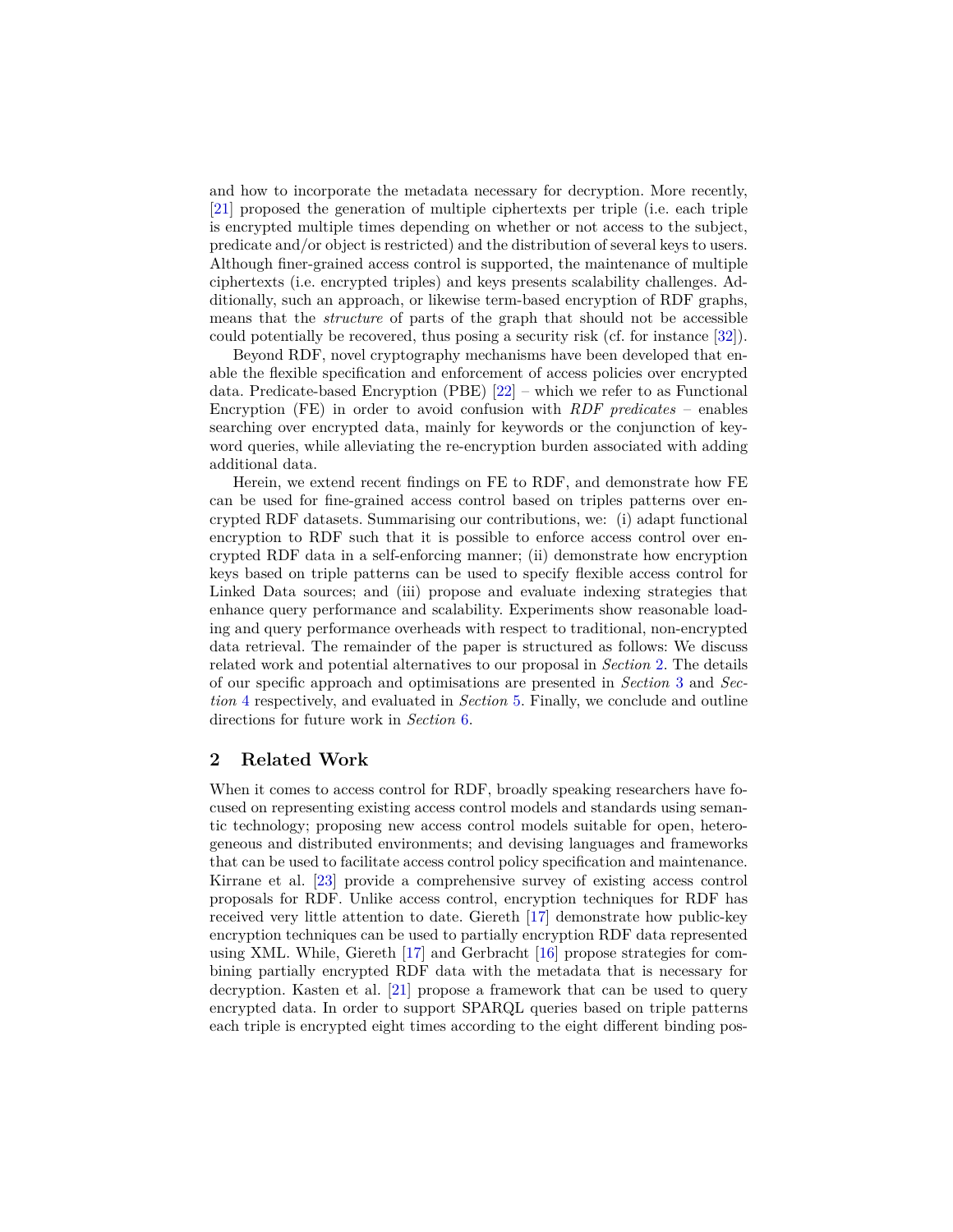sibilities. Limitations of the approach include the blowup associated with maintaining eight ciphers per triple and the fact that the structure of the graph is still accessible.

Searchable Symmetric Encryption (SSE) [\[9\]](#page-13-0) has been extensively applied in database-as-a-service and cloud environments. SSE techniques focus on the encryption of outsourced data such that an external user can encrypt their query and subsequently evaluate it against the encrypted data. More specifically, SSE extracts the key features of a query (the data structures that allow for its resolution) and encrypts them such that it can be efficiently evaluated on the encrypted data. Extensive work has been done in basic SSE, which caters for a single keyword [\[6\]](#page-13-1). Recent improvements have been proposed to handle conjunctive search over multiple keywords [\[4\]](#page-13-2), and to optimise the resolution to cater for large scale data in the presence of updates [\[5,](#page-13-3) [20,](#page-14-6) [30\]](#page-14-7). However, all of these works focus on keyword-based retrieval, whereas structured querying (such as SPARQL) over encrypted RDF datasets would require (at least) an unrestricted set of triple query patterns. In contrast, Fully Homomorphic Encryption (FHE) [\[15\]](#page-14-8) allows any general circuit/computation over encrypted data, however it is prohibitively slow for most operations [\[7,](#page-13-4) [28\]](#page-14-9). Thus, practical, encryption databases such as CryptDB [\[28\]](#page-14-9) make use of lighter forms of encryption that still cater for computations (such as sums) over the encrypted data [\[27\]](#page-14-10), at the cost of different vulnerability/feasibility trade-offs. Recently, predicate encryption [\[22\]](#page-14-4), whereby predicates correspond to the evaluation of disjunctions, polynomial equations and inner products, enables security in light of unrestricted queries. Predicate encryption has has a proven track record of efficiency in terms of conjunctive equality, range and subset queries.

The solution we propose builds on an existing work that defines access control policies based on RDF patterns that are in turn enforced over RDF datasets [\[23\]](#page-14-5). While existing proposals enforce access control over plain RDF data via data filtering (i.e., a query is executed against a dataset which is generated by removing the unauthorised data) or query rewriting (i.e., a query is updated so that unauthorised data will not be returned and subsequently executed over the unmodified dataset), we demonstrate how functional encryption can be used to enforce access control over encrypted RDF data in a self-enforcing manner (i.e., without the need for either data filtering or query rewriting nor a trusted mediator). Unlike previous approaches we store one cipher per triple and employ indexing strategies based on secure hashes (cf. PBKDF2 [\[19\]](#page-14-11)) that can be used for efficient querying of encrypted RDF. In addition, we propose a mechanism to obfuscate the graph structure with real indexes and dummy ciphers that cannot be decrypted, making the dummy hashes and ciphers indistinguishable from real hashes and ciphers.

#### <span id="page-2-0"></span>**3 Secure and Fine-grained Encryption of RDF**

Common public-key encryption schemes usually follow an all-or-nothing approach (i.e., given a particular decryption key, a ciphertext can either be decrypted or not) which in turn requires users to manage a large amount of keys,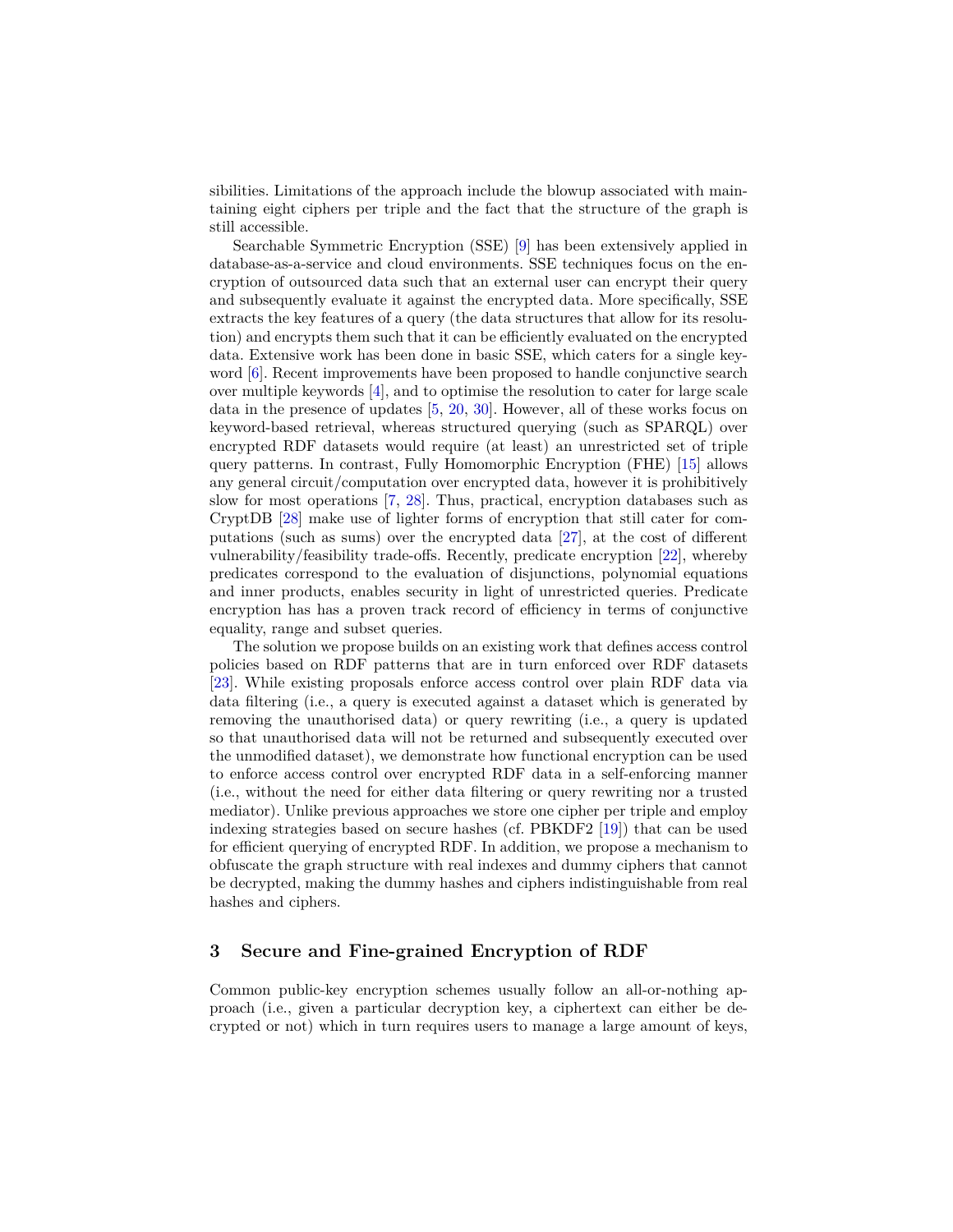especially if there is a need for more granular data encryption [\[2\]](#page-13-5). Recent advances in public-key cryptography, however, have led to a new family of encryption schemes called *Functional Encryption (FE)* which addresses aforementioned issue by making encrypted data self-enforce its access restrictions, hence, allowing for fine-grained access over encrypted information. In a functional encryption scheme, each decryption key is associated with a boolean function and each ciphertext is associated with an element of some attribute space  $\Sigma$ ; a decryption key corresponding to a boolean function  $f$  is able to decrypt a particular ciphertext associated with  $I \in \Sigma$  iff  $f(I) = 1$ . A functional encryption scheme is defined as a tuple of four distinct algorithms (**Setup**, **Enc**, **KeyGen**, **Dec**) such that:

**Setup** is used for generating a master public and master secret key pair.

- **Enc** encrypts a plaintext message  $m$  given the master public key and an element  $I \in \Sigma$ . It returns a ciphertext c.
- **KeyGen** takes as input the master secret key and generates a decryption key (i.e., secret key)  $SK<sub>f</sub>$  for a given boolean function f.
- **Dec** takes as input a secret key  $SK_f$  and a ciphertext c. It extracts I from c and computes  $f(I)$ .

#### **3.1 A Functional Encryption Scheme for RDF**

While there exist various different approaches for realising functional encryption schemes, we build upon the work of Katz et al. [\[22\]](#page-14-4) in which functions correspond to the computation of inner-products over  $\mathbb{Z}_N$  (for some large integer N). In their construction, they use  $\Sigma = \mathbb{Z}_N^n$  as set of possible ciphertext attributes of length *n* and  $\mathcal{F} = \{f_{\vec{x}} | \vec{x} \in \mathbb{Z}_N^n\}$  as the class of decryption key functions. Each ciphertext is associated with a (secret) attribute vector  $\vec{y} \in \Sigma$  and each decryption key corresponds to a vector  $\vec{x}$  that is incorporated into its respective boolean function  $f_{\vec{x}} \in \mathcal{F}$  where  $f_{\vec{x}}(\vec{y}) = 1$  iff  $\sum_{i=1}^{n} y_i \dot{x}_i = 0$ .

In the following, we discuss how this encryption scheme can be utilised (i.e., its algorithms adopted<sup>[4](#page-3-0)</sup>) to provide fine-grained access over encrypted RDF triples. Thus, allow for querying encrypted RDF using triple patterns such that a particular decryption key can decrypt all triples that satisfy a particular triple pattern (i.e., one key can open multiple locks). For example, a decryption key generated from a triple pattern (?,p,?) should be able to decrypt all triples with p in the predicate position.

**Encrypting RDF Triples (Enc)** To be able to efficiently encrypt large RDF datasets, we adopt a strategy commonly used in public-key infrastructures for securely and efficiently encrypting large amounts of data called *Key Encapsulation* [\[24\]](#page-14-12). Key encapsulation allows for secure but slow asymmetric encryption to be combined with simple but fast symmetric encryption by using asymmetric encryption algorithms for deriving a symmetric encryption key (usually in terms of a seed) which is subsequently used by encryption algorithms such as AES [\[11\]](#page-13-6) for the actual encryption of the data. We illustrate this process in Figure [1.](#page-4-0)

<span id="page-3-0"></span><sup>4</sup> The **Setup** algorithm remains unchanged.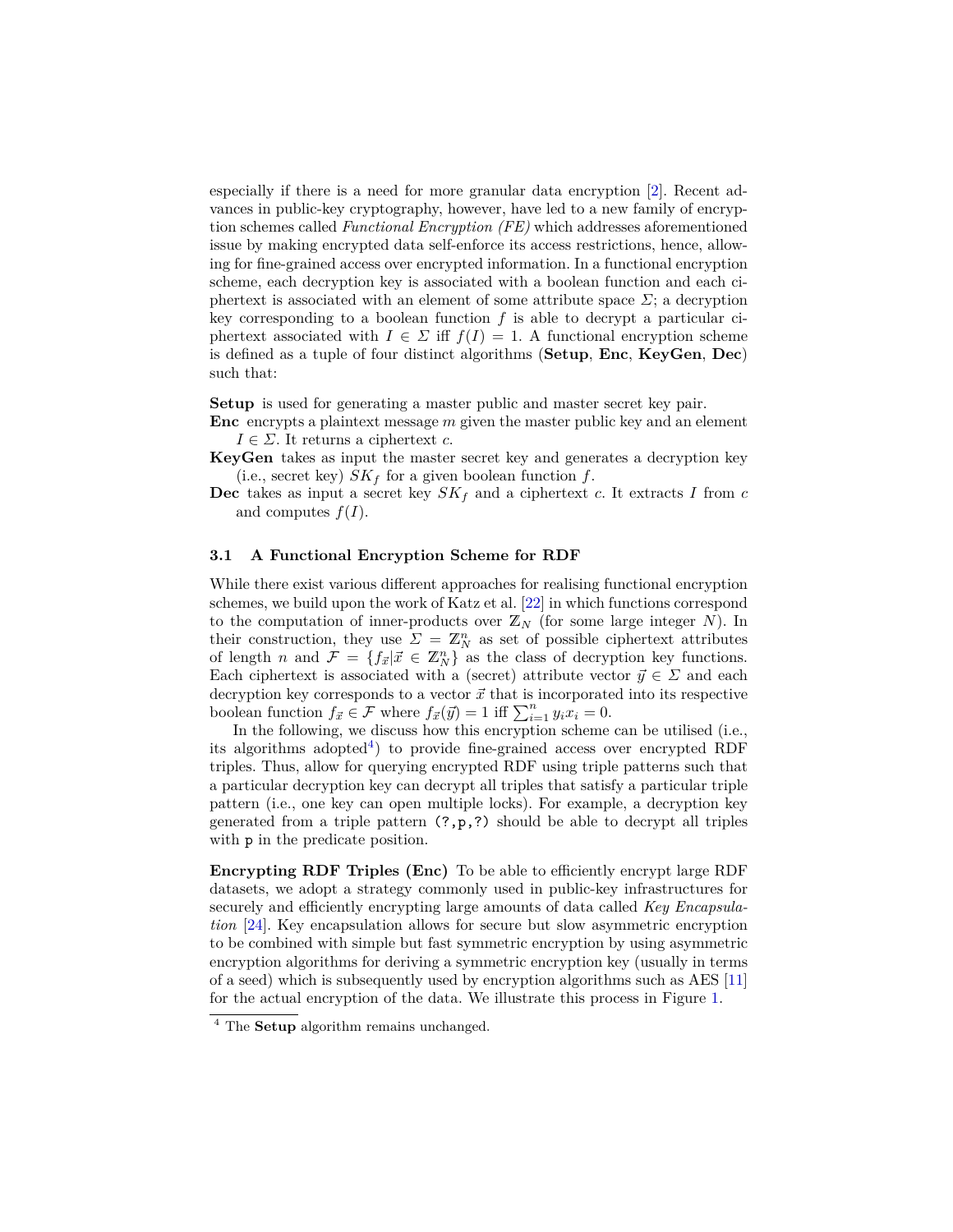<span id="page-4-0"></span>

Fig. 1: Process of encrypting an RDF triple  $t$ .

Thus, to encrypt an RDF triple  $t = (s, p, o)$ , we first compute its respective triple vector (i.e., attribute vector)  $\vec{y}_t$  and functionally encrypt (i.e., compute **Enc** as defined in [\[22\]](#page-14-4)) a randomly generated seed  $m_t$  using  $\vec{y}_t$  as the associated attribute vector. Triple vector  $\vec{y_t}$  where  $\vec{y_t} = (y_s, y'_s, y_p, y'_p, y_o, y'_o)$  for triple t is constructed as follows, where  $\sigma$  denotes a mapping function that maps a triple's subject, predicate, and object value to elements in  $\mathbb{Z}_N$ :

$$
y_l := -r \cdot \sigma(l), y'_l := r
$$
, with  $l \in \{s, p, o\}$  and random  $r \in \mathbb{Z}_N$ 

Table [1](#page-4-1) illustrates the construction of a triple vector  $\vec{y_t}$  based on RDF triple t.

<span id="page-4-1"></span>

| TRIPLE $t$ | TRIPLE VECTOR $\vec{y_t}$                                                                                                                                                                                                                                                                                                                                                                                      |  |  |  |
|------------|----------------------------------------------------------------------------------------------------------------------------------------------------------------------------------------------------------------------------------------------------------------------------------------------------------------------------------------------------------------------------------------------------------------|--|--|--|
|            | $\begin{array}{c} t_1 \;=\; (\mathsf{s}_1, \mathsf{p}_1, \mathsf{o}_1)\\ t_2 \;=\; (\mathsf{s}_2, \mathsf{p}_2, \mathsf{o}_2)\\ \end{array} \; \left   \begin{array}{l} \vec{y}_{t_1} = (-r_1 \cdot \sigma(s_1), r_1, -r_2 \cdot \sigma(p_1), r_2, -r_3 \cdot \sigma(o_1), r_3)\\ \vec{y}_{t_2} = (-r_4 \cdot \sigma(s_2), r_4, -r_5 \cdot \sigma(p_2), r_5, -r_6 \cdot \sigma(o_2), r_6) \end{array} \right.$ |  |  |  |
|            | $t_n = (s_n, p_n, o_n)$ $   \vec{y}_{t_n} = (-r_{3n-2} \cdot \sigma(s_n), r_{3n-2}, -r_{3n-1} \cdot \sigma(p_n), r_{3n-1}, -r_{3n} \cdot \sigma(o_n), r_{3n})$                                                                                                                                                                                                                                                 |  |  |  |

Table 1: Computing the triple vector  $\vec{y}_t$  of an RDF triple t.

We use AES to encrypt the actual plaintext triple  $t$  with an encryption key derivable from our previously generated seed  $m_t$  and return both, the resulting AES ciphertext of t denoted by  $\hat{t}$  and the ciphertext of the seed denoted by  $\hat{m}_t$ as final ciphertext triple  $c_t = \langle \hat{t}, \hat{m}_t \rangle$ .

**Generating Decryption Keys (KeyGen)** As outlined above, decryption keys must be able to decrypt all triples that satisfy their inherent triple pattern (i.e., one query key can open multiple locks). In order to compute a decryption key based on a triple pattern  $tp = (s, p, o)$  with  $s, p$ , and  $o$  either bound or unbound, we define its corresponding vector  $\vec{x}$  as  $\vec{x}_{tp} = (x_s, x'_s, x_p, x'_p, x_o, x'_o)$ with:

> if *l* is bound:  $x_l := 1, x'_l := \sigma(l)$ , with  $l \in \{s, p, o\}$ if *l* is not bound:  $x_l := 0, x'_l := 0$ , with  $l \in \{s, p, o\}$

Again,  $\sigma$  denotes a mapping function that maps a triple pattern's subject, predicate, and object value to elements in  $\mathbb{Z}_N$ . Table [2](#page-5-1) illustrates the construction of a query vector  $\vec{x}_{tp}$  that corresponds to a triple pattern  $tp$ .

**Decryption of RDF Triples (Dec)** To verify whether an encrypted triple can be decrypted with a given decryption key, we compute the inner-product of their corresponding triple vector  $\vec{y}_t$  and query vector  $\vec{x}_{tp}$ , with  $t = (s_t, p_t, o_t)$ and  $tp = (s_{tp}, p_{tp}, o_{tp})$ :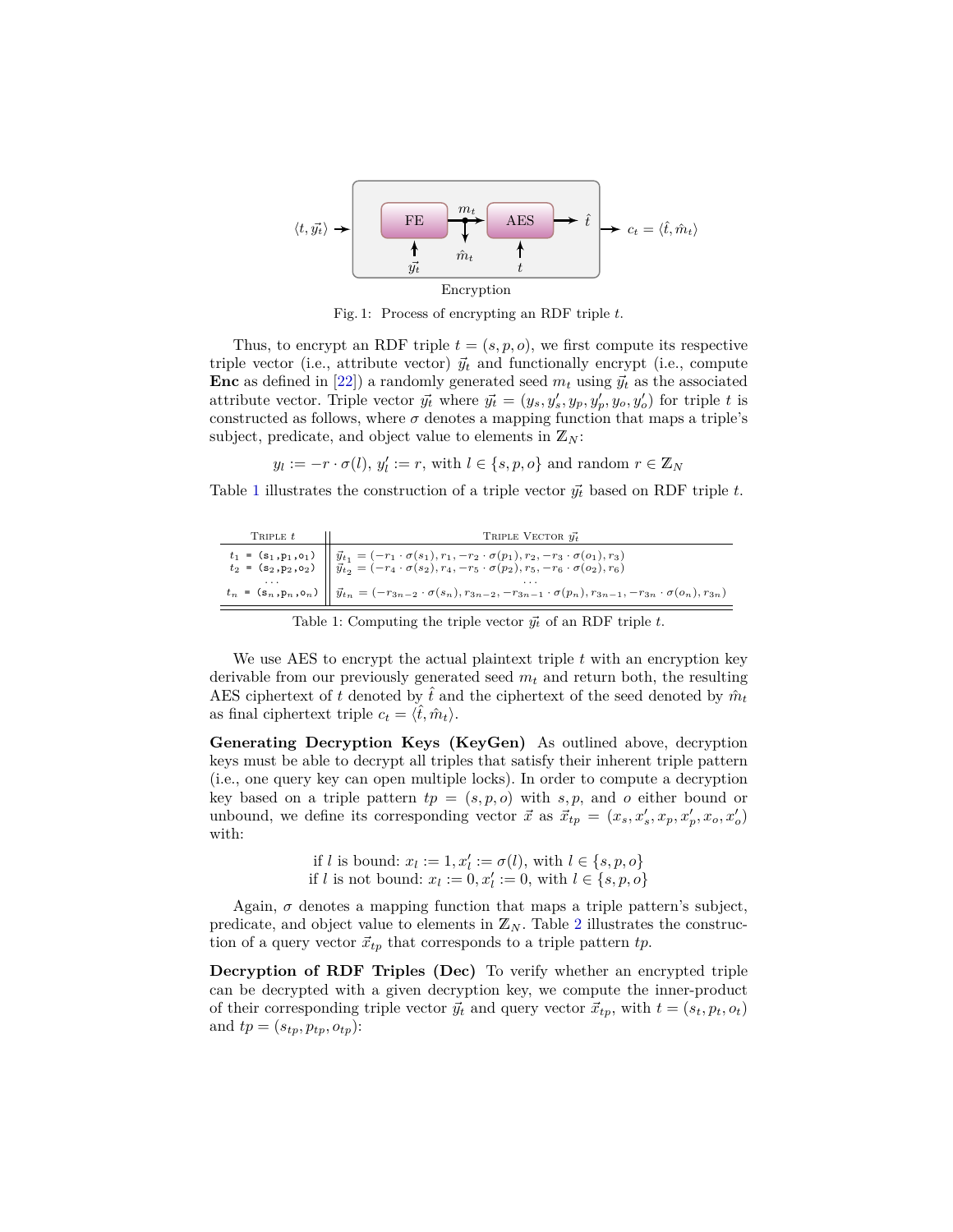<span id="page-5-1"></span>

| TRIPLE PATTERN tp                                                  | QUERY VECTOR $\vec{x}_{tn}$                                                                                                                                            |
|--------------------------------------------------------------------|------------------------------------------------------------------------------------------------------------------------------------------------------------------------|
| $tp_1 = (?,?,?)$<br>$tp_2 = (s_2, ?, ?)$<br>$tp_3 = (s_3, p_3, ?)$ | $\left\{ \begin{array}{l} \vec{x}_{tp1}=(0,0,0,0,0,0) \\ \vec{x}_{tp2}=(1,\sigma(s_2),0,0,0,0) \\ \vec{x}_{tp3}=(1,\sigma(s_3),1,\sigma(p_3),0,0) \end{array} \right.$ |
|                                                                    | $tp_n = (s_n, p_n, o_n)$ $\mid \vec{x}_{tp_n} = (1, \sigma(s_n), 1, \sigma(p_n), 1, \sigma(o_n))$                                                                      |

Table 2: Computing the query vector  $\vec{x}_{tp}$  that corresponds to a triple pattern  $tp$ 

$$
\vec{y}_t \cdot \vec{x}_{tp} = y_{s_t} x_{s_{tp}} + y'_{s_t} x'_{s_{tp}} + y_{pt} x_{p_{tp}} + y'_{p_t} x'_{p_{tp}} + y_{o_t} x_{o_{tp}} + y'_{o_t} x'_{o_{tp}}
$$

Only when  $\vec{y}_t \cdot \vec{x}_{tp} = 0$  is it possible to decrypt the encrypted seed  $\hat{m}_t$ , hence the corresponding symmetric AES key can be correctly derived and the plaintext triple t be returned. Otherwise (i.e.,  $\vec{y}_t \cdot \vec{x}_{tp} \neq 0$ ), an arbitrary seed  $m' \neq m_t$  is generated hence encrypted triple  $c_t$  cannot be decrypted [\[26\]](#page-14-13).

# <span id="page-5-0"></span>**4 Optimising Query Execution over Encrypted RDF**

The *secure data store* holds all the encrypted triples, i.e.  $\{c_{t_1}, c_{t_2}, \dots, c_{t_n}\}$ , being  $n$  the total number of triples in the dataset. Besides assuring the confidentiality of the data, the data store is responsible for enabling the querying of encrypted data.

In the most basic scenario, since triples are stored in their encrypted form, a user's query would be resolved by iterating over all triples in the dataset, checking whether any of them can be decrypted with a given decryption key. Obviously, this results in an inefficient process at large scale. As a first improvement one can distribute the set of encrypted triples among different peers such that decryption could run in parallel. In spite of inherent performance improvements, such a solution is still dominated by the available number of peers and the – potentially large – number of encrypted triples each peer would have to process. Current efficient solutions for querying encrypted data are based on (a) using indexes to speed up the decryption process by reducing the set of potential solutions; or (b) making use of specific encryption schemes that support the execution of operations directly over encrypted data [\[13\]](#page-13-7). Our solution herein follows the first approach, whereas the use of alternative and directly encryption mechanisms (such as homomorphic encryption [\[28\]](#page-14-9)) is complementary and left to future work.

In our implementation of such a secure data store, we first encrypt all triples and store them in a key-value structure, referred to as an EncTriples Index, where the keys are unique integer IDs and the values hold the encrypted triples (see Figure [2](#page-6-0) and Figure [3](#page-8-0) (right)). Note that this structure can be implemented with any traditional *Map* structure, as it only requires fast access to the encrypted value associated with a given ID. In the following, we describe two alternative approaches, i.e., one using *three individual indexes* and one based on *Vertical Partitioning (VP)* for finding the range of IDs in the EncTriples Index which can satisfy a triple pattern query. In order to maintain simplicity and general applicability of the proposed store, both alternatives consider key-value backends, which are increasingly used to manage RDF data [\[8\]](#page-13-8), especially in distributed scenarios. It is also worth mentioning that we focus on basic triple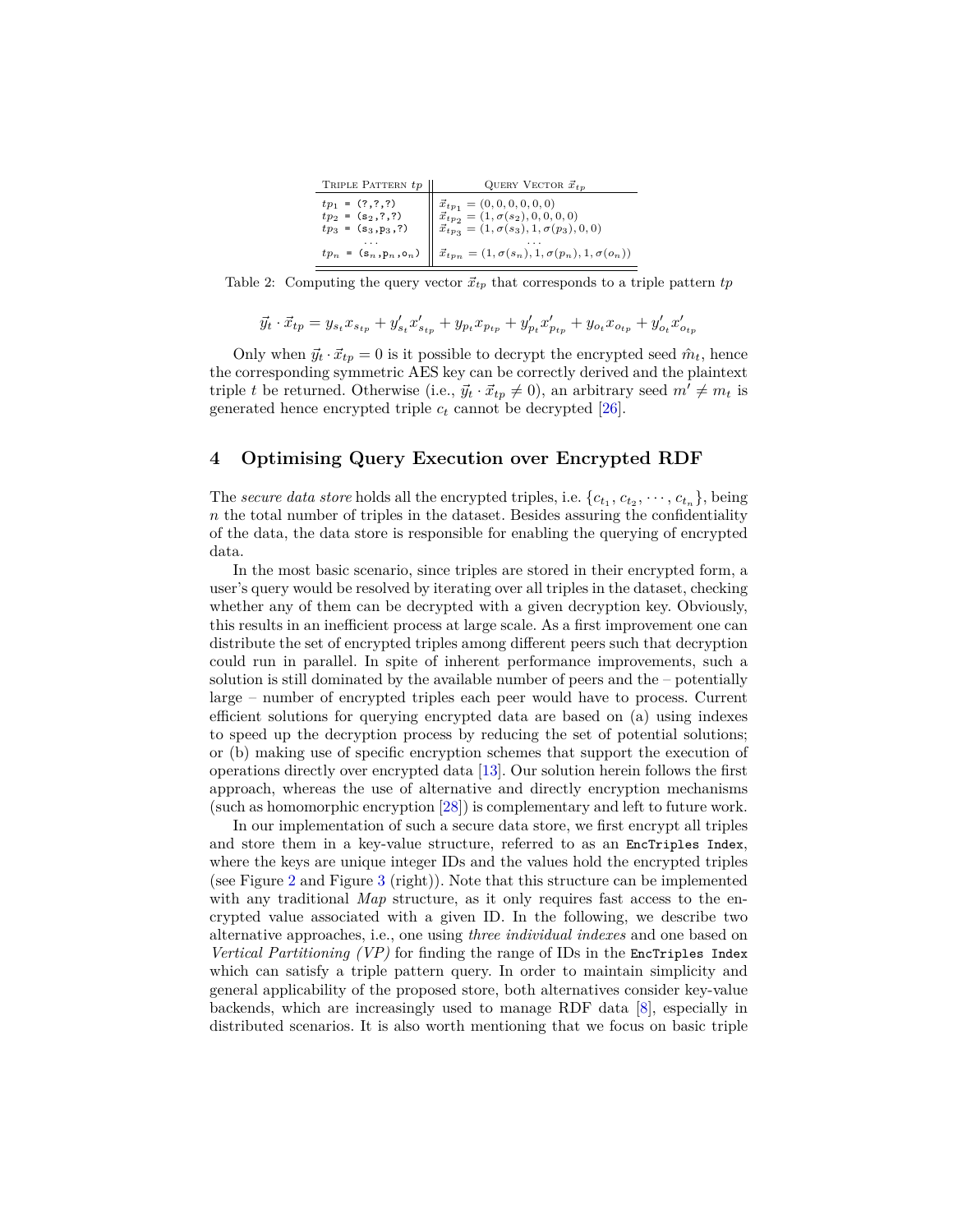<span id="page-6-0"></span>

Fig. 2: 3-Index approach for indexing and retrieval of encrypted triples.

pattern queries as (i) they are the cornerstone that can be used to build more complex SPARQL queries, and (ii) they constitute all the functionality to support the Triple Pattern Fragments [\[31\]](#page-14-14) interface.

**3-Index Approach.** Following well-known indexing strategies, such as from CumulusRDF [\[25\]](#page-14-15), we use three key-value B-Trees in order to cover all triple pattern combinations: SPO, POS and OSP Indexes. Figure [2](#page-6-0) illustrates this organisation. As can be seen, each index consists of a *Map* whose keys are the securely hashed (cf. PBKDF2 [\[19\]](#page-14-11)) subject, predicate, and object of each triple, and values point to IDs storing the respective ciphertext triples in the EncTriples Index.

Algorithm [1](#page-7-0) shows the resolution of a  $(s, p, o)$  triple pattern query using the 3-Index approach. First, we compute the secure hashes  $h(s)$ ,  $h(p)$  and h(o) from the corresponding s, p and o provided by the user (Line 1). Our  $hash(s, p, o)$  function does not hash unbounded terms in the triple pattern but treats them as a wildcard '?' term (hence all terms will be retrieved in the subsequent range queries). Then, we select the best index to evaluate the query (Line 2). In our case, the SPO Index serves (s,?,?) and (s,p,?) triple patterns, the POS Index satisfies (?,p,?) and (?,p,o), and the OSP Index index serves  $(s,?,o)$  and  $(?,?,o)$ . Both  $(s,p,o)$  and  $(?,?,?)$  can be solved by any of them. Then, we make use of the selected index to get the range of values where the given h(s), h(p), h(o) (or 'anything' if the wildcard '?' is present in a term) is stored (Line 3). Note that this search can be implemented by utilising B-Trees [\[10,](#page-13-9) [29\]](#page-14-16) for indexing the keys. For each of the candidate ID values in the range (Line 4), we retrieve the encrypted triple for such ID by searching for this ID in the EncTriples Index (Line 5). Finally, we proceed with the decryption of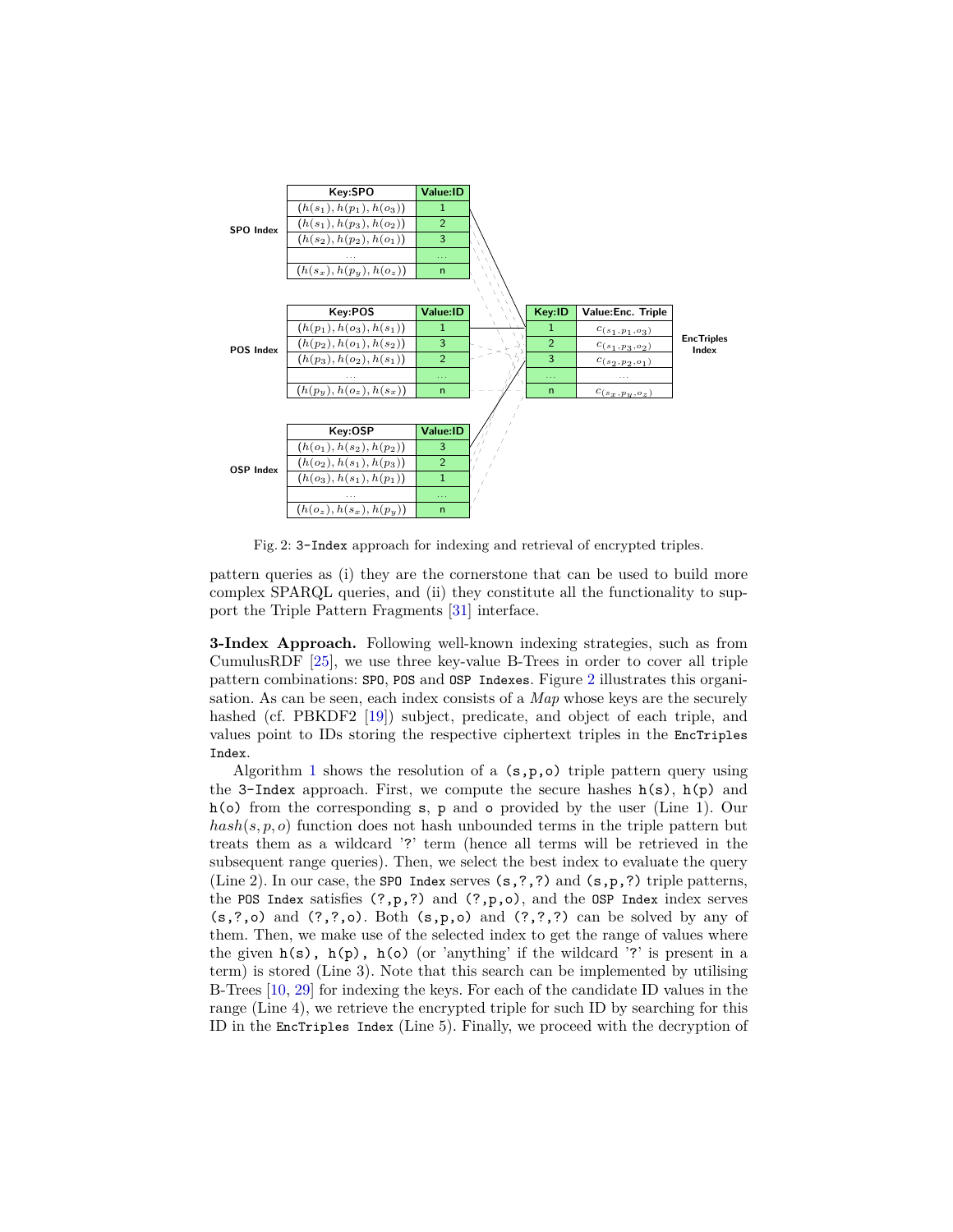<span id="page-7-0"></span>**Algorithm 1** 3-Index\_Search(s,p,o,key)

|     | 1: $(h(s), h(p), h(o)) \leftarrow hash(s, p, o);$                                                                                    |
|-----|--------------------------------------------------------------------------------------------------------------------------------------|
|     | 2: $index \leftarrow selectBestIndex(s, p, o)$ ;<br>$\triangleright$ index = {SPO POS OSP}                                           |
|     | 3: $IDs[ ] \leftarrow index.getRangeValues(h(s), h(p), h(o));$                                                                       |
|     | 4: for each $(id \in IDs)$ do                                                                                                        |
| 5:  | $\ell$ encrypted $Triple \leftarrow EncTriples.get(id);$                                                                             |
| 6:  | $\langle \text{d} \rangle$ decrypted Triple, status $\rangle \leftarrow$ Decrypted $\langle \text{d} \rangle$ riple, key $\rangle$ ; |
| 7:  | if $(status = valid)$ then                                                                                                           |
| -8: | output(decruptedTriple);                                                                                                             |
| 9:  | end if                                                                                                                               |
|     | $10:$ end for                                                                                                                        |
|     |                                                                                                                                      |

the encrypted triple using the key provided by the user (Line 6). If the status of such decryption is *valid* (Line 7) then the decryption was successful and we output the decrypted triples (Line 8) that satisfy the query.

Thus, the combination of the three SPO, POS and OSP Indexes reduces the search space of the query requests by applying simple range scans over hashed triples. This efficient retrieval has been traditionally served through tree-based map structures guaranteeing  $log(n)$  costs for searches and updates on the data, hence we rely on B-Tree stores for our practical materialisation of the indexes. In contrast, supporting all triple pattern combinations in 3-Index comes at the expense of additional space overheads, given that each  $(h(s),h(p),h(o))$  of a triple is stored three times (in each SPO, POS and OSP Indexes). Note, however, that this is a typical scenario for RDF stores and in our case the triples are encrypted and stored just once (in EncTriples Index).

**Vertical Partitioning Approach.** Vertical partitioning [\[1\]](#page-13-10) is a well-known RDF indexing technique motivated by the fact that usually only a few predicates are used to describe a dataset [\[14\]](#page-13-11). Thus, this technique stores one "table" per predicate, indexing (S,O) pairs that are related via the predicate. In our case, we propose to use one key-value B-Tree for each  $h(p)$ , storing  $(h(s),h(o))$ pairs as keys, and the corresponding ID as the value. Similar to the previous case, the only requirement is to allow for fast range queries on their map index keys. However, in the case of an SO index, traditional key-value schemes are not efficient for queries where the first component (the subject) is unbound. Thus, to improve efficiency for triple patterns with unbounded subject (i.e.  $(?,p_y,o_z)$ ) and  $(?,?,o_z)$ , while remaining in a general key-value scheme, we duplicate the pairs and introduce the inverse  $(h(o), h(s))$  pairs. The final organisation is shown in Figure [3](#page-8-0) (left), where the predicate maps are referred to as  $Pred_h(p_1)$ , Pred\_h( $p_2$ ),..., Pred\_h( $p_n$ ) Indexes. As depicted, we add "so" and "os" keywords to the stored composite keys in order to distinguish the order of the key.

Algorithm [2](#page-8-1) shows the resolution of a  $(s, p, o)$  triple pattern query with the VP organisation. In this case, after performing the variable initialisation (Line 1) and the aforementioned secure hash of the terms (Line 2), we inspect the predicate term  $h(p)$  and select the corresponding predicate index (Line 3), i.e., Pred<sub>\_h(p)</sub>. Nonetheless, if the predicate is unbounded, all predicate indexes are selected as we have to iterate through all tables, which penalises the performance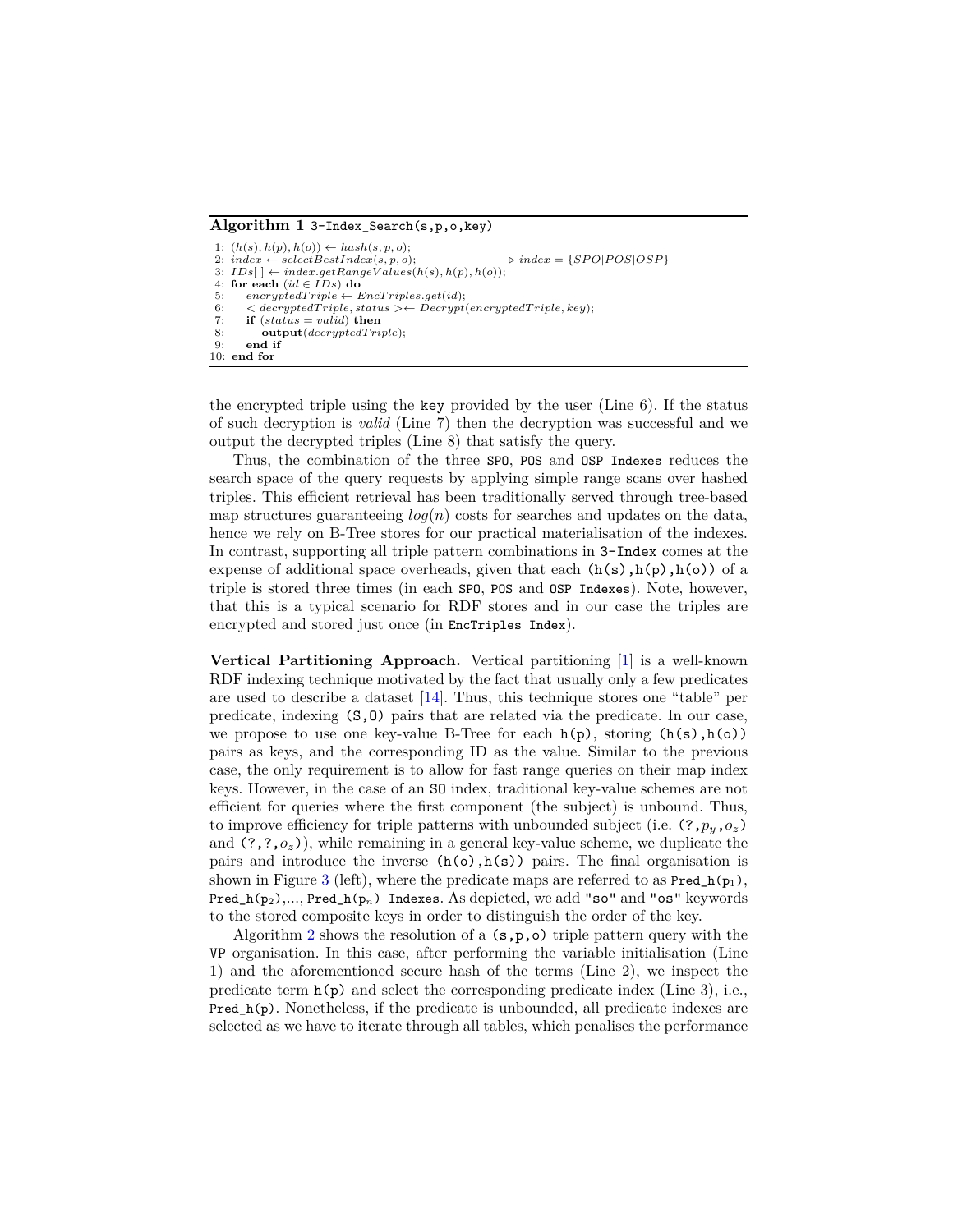<span id="page-8-0"></span>

<span id="page-8-1"></span>Fig. 3: Vertical Partitioning (VP) approach for indexing and retrieval of encrypted triples.

**Algorithm 2** VerticalPartitioning\_Search(s,p,o,key)

```
1: IDs[ ] \leftarrow () ;<br>2: (h(s), h(p), h(2: (h(s), h(p), h(o)) \leftarrow hash(s, p, o);<br>3: Indexes<sup>[]</sup> \leftarrow selectPredIndex(h)Indexes[] \leftarrow selectPredIndex(h(p)); \triangleright Index \subseteq \{Pred\_h(p_1), \cdots, Pred\_h(p_n)Index\}4: for each (index \in Indexes) do<br>5: if (s = ?) then
 5: if (s = ?) then<br>6: \text{IDs} \upharpoonright \leftarrow in6: IDs[] \leftarrow index.getRangeValues("os", h(o), ?);<br>7: else
 7: else
8: IDs[ ] \leftarrow index.getRangeValues("so", h(s), h(o));<br>9. end if
          9: end if
10: for each (id \in IDs) do<br>11: encruntedTrinle \leftarrow F
               \textit{encryptedTriple} \leftarrow \textit{EncTriple}.\textit{get(id)};12: \langle \text{decrypted} \hat{\text{Triple}}, \text{status} \rangle \leftarrow \text{Decrypt}(\text{encryptedTriple}, \text{key});13: if (status = valid) then
14: output(decryptedTriple);
15: end if
16: end for
17: end for
```
of such queries. For each predicate index, we then inspect the subject term (Lines 5-9). If the subject is unbounded (Line 5), we will perform a ("os",h(o),?) range query over the corresponding predicate index (Line 6), otherwise we execute a  $("so", h(s), h(o))$  range query. Note that in both cases the object could also be unbounded. The algorithm iterates over the candidates IDs (Lines 10 end) in a similar way to the previous cases, i.e., retrieving the encrypted triple from EncTriples Index (Line 11) and performing the decryption (Lines 12-14).

Overall, VP needs less space than the previous 3-Index approach, since the predicates are represented implicitly and the subjects and objects are represented only twice. In contrast, it penalises the queries with unbound predicate as it has to iterate through all tables. Nevertheless, studies on SPARQL query logs show that these queries are infrequent in real applications [\[3\]](#page-13-12).

**Protecting the Structure of Encrypted Data.** The proposed hash-based indexes are a cornerstone for boosting query resolution performance by reducing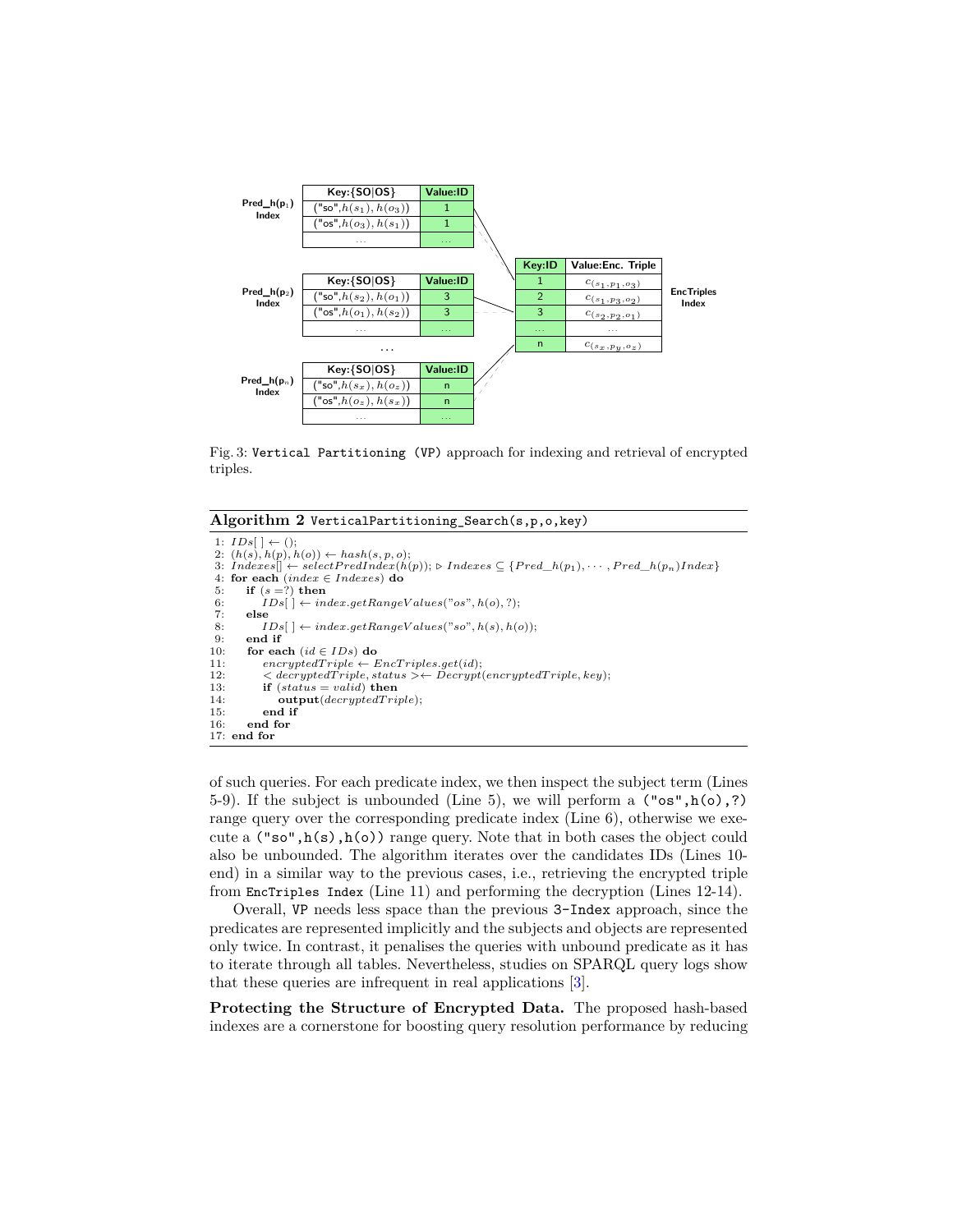<span id="page-9-3"></span>

| <b>DATASET</b> | <b>TRIPLES</b>               | S                        | Έľ | 1O     | Size (MB) |
|----------------|------------------------------|--------------------------|----|--------|-----------|
| Census         |                              | 361,842 51,768 26        |    | 6.901  | 52        |
| Jamendo        | 1,049,637 335,925 26 440,602 |                          |    |        | 144       |
| AEMET          | 3,547,154 394,289 23 793,664 |                          |    |        | 726       |
| <b>LUBM</b>    | 100,000                      | $22,932$ 18              |    | 11.588 | 15        |
|                |                              | 200,000 39,244 18 23,749 |    |        | 29        |
|                |                              | 500,000 87,984 18        |    | 60.028 | 71        |
|                | 1,000,000 169,783 18 120,464 |                          |    |        | 139       |
|                | 2,000,000 333,105 18 241,342 |                          |    |        | 277       |
|                | 5,000,000 820,185 18 604,308 |                          |    |        | 694       |

Table 3: Statistical dataset description.

the encrypted candidate triples that may satisfy the user queries. The use of secure hashes [\[19\]](#page-14-11) assures that the terms cannot be revealed but, in contrast, the indexes themselves reproduce the structure of the underlying graph (i.e., the in/out degree of nodes). However, the structure should also be protected as hashbased indexes can represent a security risk if the data server is compromised. State-of-the-art solutions (cf., [\[13\]](#page-13-7)) propose the inclusion of spurious information, that the query processor must filter out in order to obtain the final query result.

In our particular case, this technique can be adopted by adding dummy triple hashes into the indexes with a corresponding ciphertext (in EncTriples Index) that cannot be decrypted by any key, hence will not influence the query results. Such an approach ensures that both the triple hashes and their corresponding ciphertexts are not distinguishable from real data.

#### <span id="page-9-0"></span>**5 Evaluation**

We develop a prototypical implementation<sup>[5](#page-9-1)</sup> of the proposed encryption and indexing strategies. Our tool is written in Java and it relies on the Java Pairing-Based Cryptography Library (JPBC [\[12\]](#page-13-13)) to perform all the encryption/decryption operations. While, we use  $\text{MapDB}^6$  $\text{MapDB}^6$  as the supporting framework for the indexes. We provide an interface that takes as input a triple pattern query and a query key, and outputs the results of the query.

We evaluate our proposal in two related tasks: (i) performance of the data loading (encryption and indexing) and (ii) performance of different user queries (query execution on encrypted data). In both cases, we compare our proposed 3-Index strategy w.r.t the vertical partitioning (VP) approach. Finally, we measure the performance overhead associated with query resolution, introduced by the secure infrastructure, by comparing its results with a counterpart non-secure triplestore. For a fair comparison, we implement the non-secure triplestore with similar 3-Index and VP indexing strategies, storing the RDF data in plain. The approaches are referred to as 3-Index-plain and VP-plain respectively.

Table [3](#page-9-3) describes our experimental datasets, reporting the number of triples, different subjects  $(|S|)$ , predicates  $(|P|)$  and objects  $(|O|)$ , as well as the file size (in NT format). Note that there is no standard RDF corpus that can be used to

<span id="page-9-1"></span> $\frac{5}{5}$  Source code and experimental datasets are available at: https://aic.ai.wu.ac.at/comcrypt/sld/.

<span id="page-9-2"></span> $6 \text{ http://www.mapdb.org/}$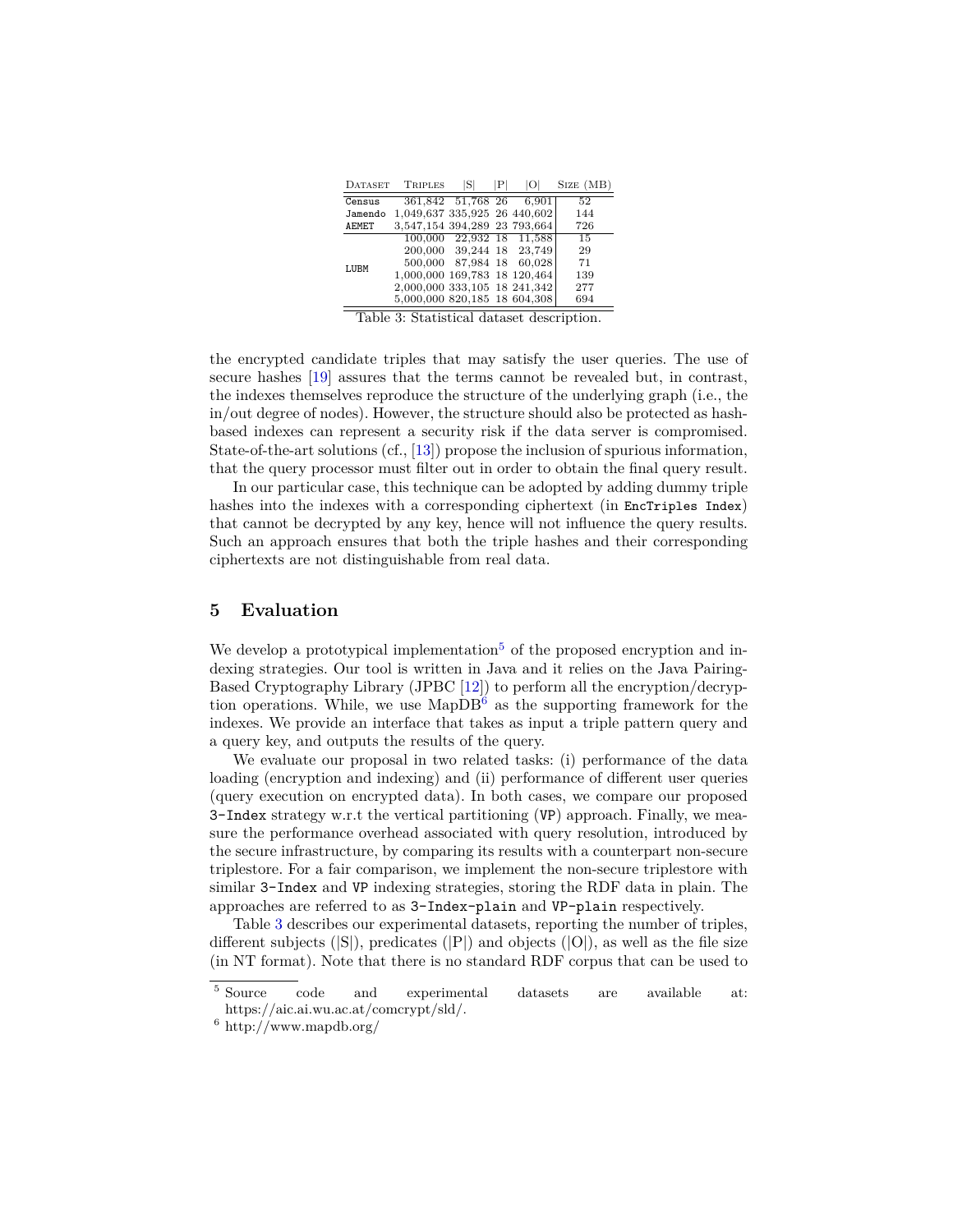evaluate RDF encryption approaches, hence we choose a diverse set of datasets that have been previously used to benchmark traditional RDF stores or there is a use case that indicates they could potentially benefit from a secure data store. On the one hand, we use the well-known Lehigh University Benchmark (LUBM [\[18\]](#page-14-17)) data generator to obtain synthetic datasets of incremental sizes from 100K triples to 5M triples. On the other hand, we choose real-world datasets from different domains: Census represents the 2010 Australian census, where sensitive data must be preserved and users could have different partial views on the dataset; Jamendo lists music records and artists, where some data can be restricted to certain subscribers; and AEMET includes sensor data from weather stations in Spain, which is a real use case where the old data is public but the most recent data is restricted to particular users. Tests were performed on a computer with 2 x Intel Xeon E5-2650v2 @ 2.6 GHz (16 cores), RAM 171 GB, 4 HDDs in RAID 5 config. (2.7 TB netto storage), Ubuntu 14.04.5 LTS running on a VM with QEMU/KVM hypervisor. All of the reported (elapsed) times are the average of three independent executions.

Data loading. Figure [4](#page-11-1) shows the dataset load times<sup>[7](#page-10-0)</sup> for the 3-Index and VP strategies. The reported time consists of the time to encrypt the triples using the aforementioned FE scheme, and the time to securely hash the terms and create the different indexes. In contrast, the non-secure triplestores, i.e. the 3-Index-plain and VP-plain counterparts, only require the dataset to be indexed (we also make use of the hash of the terms in order to compare the encryption overhead).

The results show that the time of both the 3-Index and the VP strategy scales linearly with the number of triples, which indicates that the representation can scale in the envisioned Linked Data scenario. It is worth noting that both strategies report similar performance results, where VP is slightly faster for loading given that only the subject and object is used to index each triple (the predicate is implicitly given by vertical partitioning). Finally, note that the comparison w.r.t the plain counterparts shows that the encryption overhead can be of one order of magnitude for the smaller datasets. In contrast, the encryption overhead is greatly reduced for larger datasets which is primarily due to the fact that the loading time for large datasets is the predominant factor, as the B-Tree indexes become slower the more triples are added (due to rebalancing).

**Query resolution.** Figure [5](#page-12-0) shows the query resolution time for two selected datasets<sup>[8](#page-10-1)</sup>, LUBM with 5M triples and Jamendo, considering all types of triple patterns. To do so, we sample 1,000 queries of each type and report the average resolution time. As expected, the 3-Index reports a noticeable better performance than VP for queries with unbound predicates given that VP has to iterate though all predicate tables in this case. In turn, the 3-Index and the VP approaches remain competitive with respect to their non-secure counterparts, if a look-up returns only a small amount of results as it is usually the case for  $(s,?,?,(), (s,?,o), (s,p,o))$  queries. However, the more query results that need

<span id="page-10-0"></span><sup>7</sup> We first list the LUBM datasets in increasingly order of triples, and use name abbreviations for LUBM (L), Census (C), Jamendo (J), and AEMET (A).

<span id="page-10-1"></span><sup>8</sup> Results are comparable for all datasets.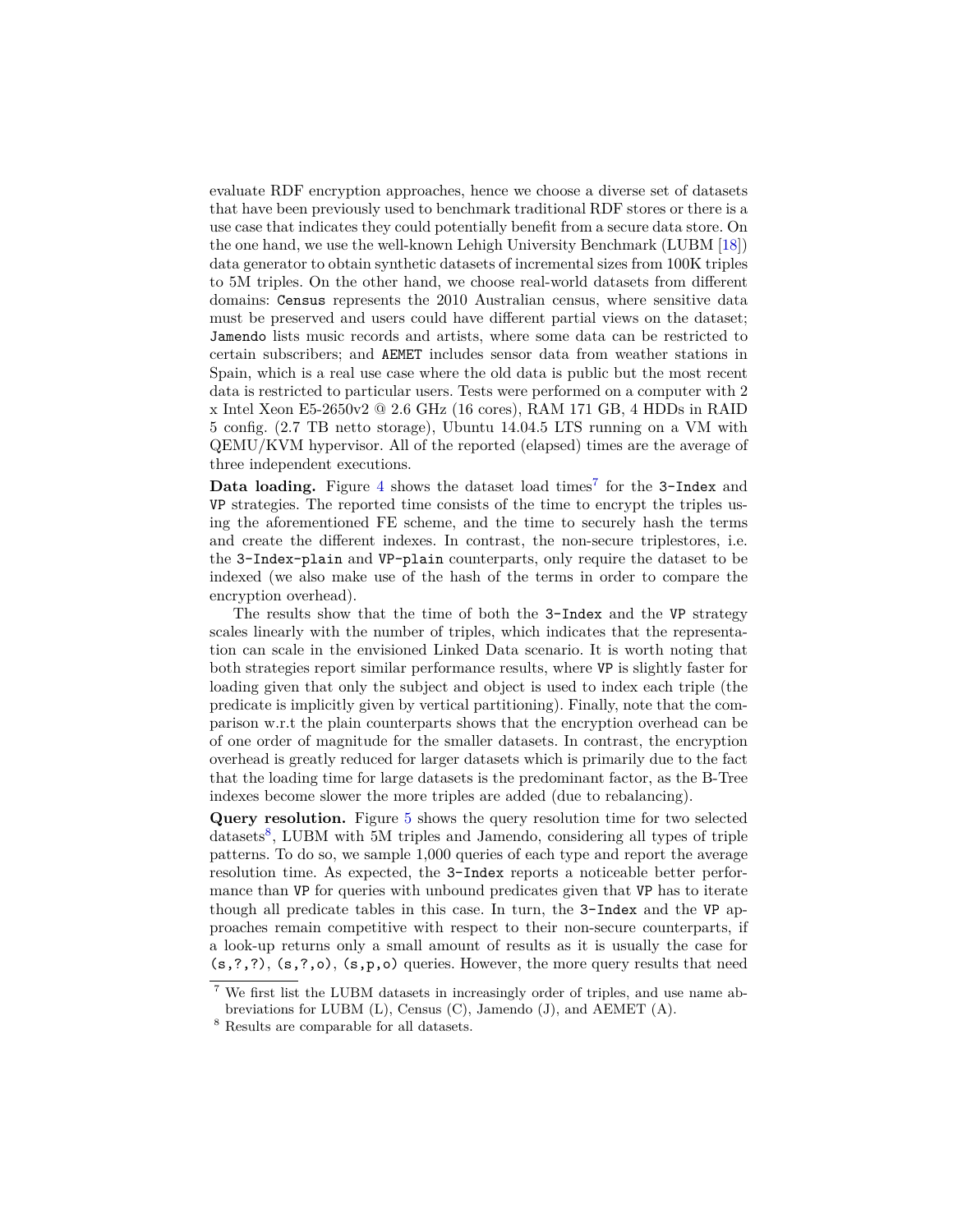<span id="page-11-1"></span>

Fig. 4: Time for loading (encrypting+indexing) the entire dataset for 3-Index and VP. We only report indexing time for the non-secure counterparts 3-Index-plain and VP-plain.

to be returned the longer the decryption takes. At this point we also want to stress that due to the nature of our approach, each result triple can be returned as soon as its decryption has finished. This is in line with the incremental nature of the Triple Pattern Fragment [\[31\]](#page-14-14) approach, which paginates the query results (typically including 100 results per page), allowing users to ask for further pages if required. For example, decrypting Jamendo entirely took about 2256s for VP and 2808s for 3-Index, leading to respective triple decryption rates of 465 triples/s and 374 triples/s in a cold scenario, which already fulfils the performance requirements to feed several Triple Pattern Fragments per second.

**Scalability.** As mentioned in Section [4,](#page-5-0) our approach allows for parallel encryption/decryption of triples, thus scales with the system's supported level of parallelisation/number of available cores (e.g., encrypting and indexing (3-Index) 10000 LUBM triples takes about 76s with 16 available cores, 133s with 8, 262s with 4, and 497s with 2 available cores).

Our experiments have shown that (i) the performance of our indexing strategy is not affected by the encryption, hence, is as effective on encrypted data as it is on non-encrypted data, and (ii) the decryption of individual triples is a fast process which can be utilised in our Linked Data scenario, especially under the umbrella of the Linked Data Fragments framework.

# <span id="page-11-0"></span>**6 Conclusion**

To date Linked Data publishers have mainly focused on exposing and linking open data, however there is also a need to securely store, exchange, and query also sensitive data alongside (i.e., closed data). Both access control and encryption mechanisms are needed to protect such data from unauthorised access, security breaches, and potentially untrusted service providers. Herein, we presented a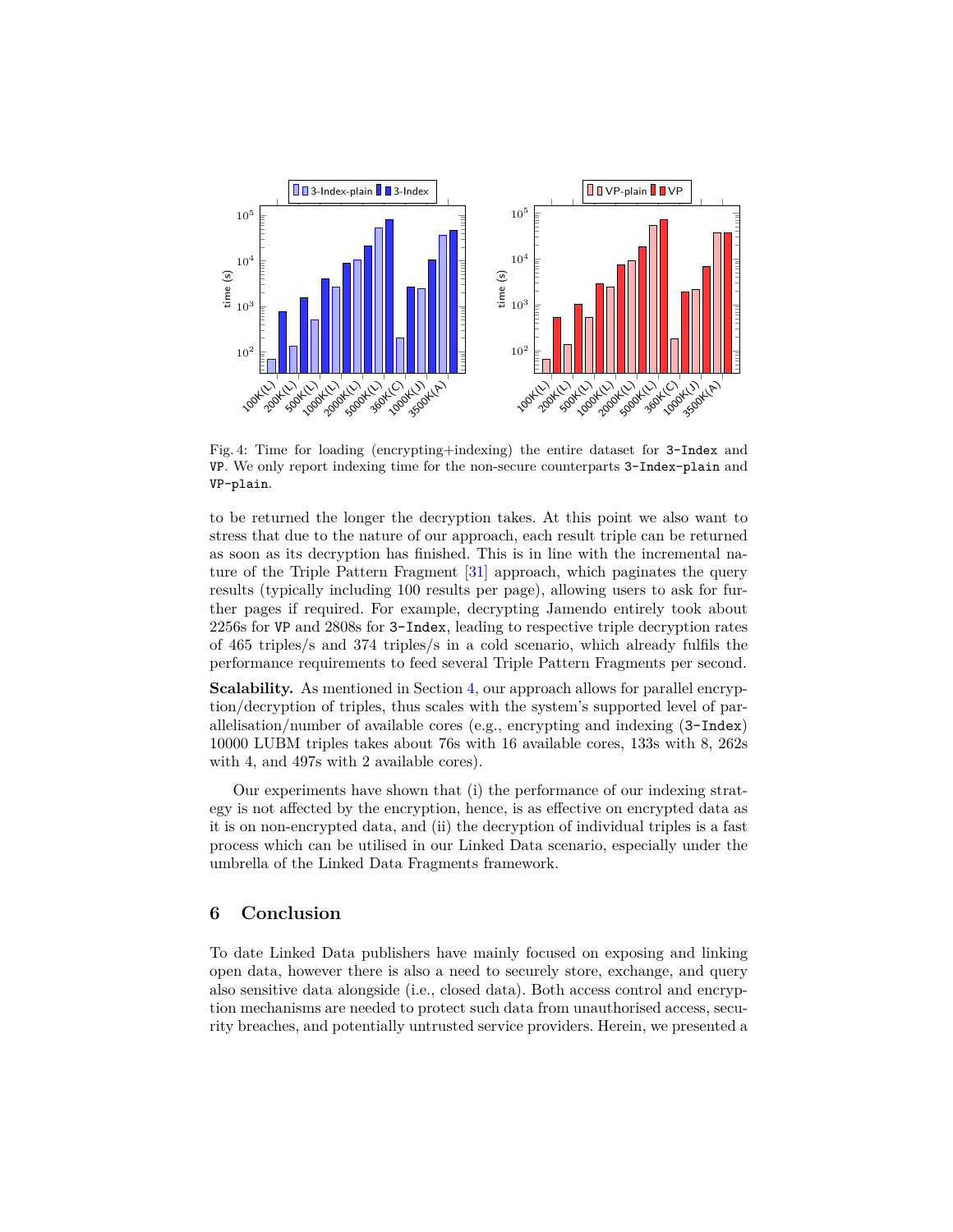<span id="page-12-0"></span>

Fig. 5: Cold query times of LUBM with 5M triples (LHS) and Jamendo (RHS) for 3-Index, VP, and their non-secure counterparts in ms (logarithmic y-axis).

mechanism to provide secure and fine-grained encryption of RDF datasets. First, we proposed a practical realisation of a functional encryption scheme, which allows data providers to generate query keys based on (triple-)patterns, whereby one decryption key can decrypt all triples that match its associated triple pattern. As such, our approach operates on a very fine level of granularity (i.e., triple level), which provides a high degree of flexibility and enables controlled access to encrypted RDF data. In existing literature, enforcing access control at the level of single statements or tuples is generally referred to as fine-grained access control (cf. [\[23\]](#page-14-5)). Then, we presented two indexing strategies (implemented using MapDB) to enhance query performance, the main scalability bottleneck when it comes to serving user requests.

Our empirical evaluation shows that both indexing strategies on encrypted RDF data report reasonable loading and query performance overheads with respect to traditional, non-encrypted data retrieval. Our results also indicate that the approach is relatively slow for batch decryption, but this can be counteracted by the fact that it is suitable for serving incremental results, hence it is particularly suitable for Linked Data Fragments.

In future work, we plan to inspect different indexing strategies in order to optimise the loading time and query performance of large queries. We also consider extending our proposal to cater for named graphs, that is, encrypting quads instead of triples and generating keys based on quad patterns. Finally, we aim to integrate the proposed secure RDF store with a "policy" tier by employing Attribute-based Access Control (ABAC), which will manage the access/revocation to the query keys and serve as fully fledged security framework for Linked Data.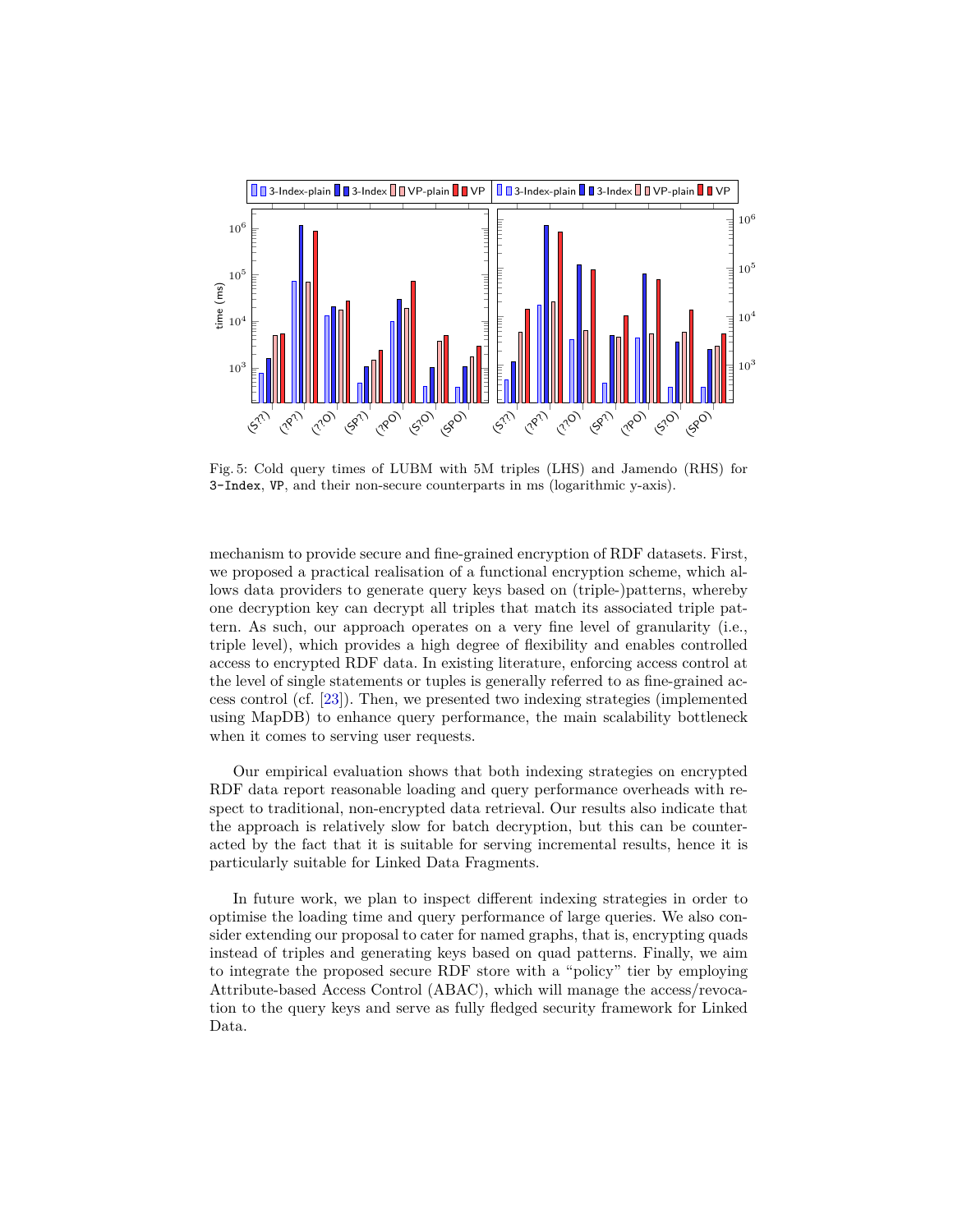#### **References**

- <span id="page-13-10"></span>[1] D. J. Abadi, A. Marcus, S. R. Madden, and K. Hollenbach. Scalable semantic web data management using vertical partitioning. In *Proc. of Very Large Data Bases*, pages 411–422, 2007.
- <span id="page-13-5"></span>[2] M. Abdalla, F. Bourse, A. D. Caro, and D. Pointcheval. Simple functional encryption schemes for inner products. In *Proc. of the 18th International Conference on Practice and Theory in Public-Key Cryptography*, pages 733– 751, 2015.
- <span id="page-13-12"></span>[3] M. Arias, J. D. Fernández, M. A. Martínez-Prieto, and P. de la Fuente. An empirical study of real-world sparql queries. *arXiv preprint arXiv:1103.5043*, 2011.
- <span id="page-13-2"></span>[4] D. Cash, S. Jarecki, C. Jutla, H. Krawczyk, M.-C. Roşu, and M. Steiner. Highly-scalable searchable symmetric encryption with support for boolean queries. In *Proc. of Advances in Cryptology*, pages 353–373. 2013.
- <span id="page-13-3"></span>[5] D. Cash, J. Jaeger, S. Jarecki, C. S. Jutla, H. Krawczyk, M.-C. Rosu, and M. Steiner. Dynamic searchable encryption in very-large databases: Data structures and implementation. *IACR Cryptology ePrint Archive*, 2014:853, 2014.
- <span id="page-13-1"></span>[6] Y.-C. Chang and M. Mitzenmacher. Privacy preserving keyword searches on remote encrypted data. In *Proc. of Applied Cryptography and Network Security*, pages 442–455, 2005.
- <span id="page-13-4"></span>[7] M. Chase and E. Shen. Pattern matching encryption. *IACR Cryptology ePrint Archive*, 2014:638, 2014.
- <span id="page-13-8"></span>[8] P. Cudré-Mauroux, I. Enchev, S. Fundatureanu, P. Groth, A. Haque, A. Harth, F. L. Keppmann, D. Miranker, J. F. Sequeda, and M. Wylot. NoSQL databases for RDF: an empirical evaluation. In *Proc. of International Semantic Web Conference*, pages 310–325, 2013.
- <span id="page-13-0"></span>[9] R. Curtmola, J. Garay, S. Kamara, and R. Ostrovsky. Searchable symmetric encryption: improved definitions and efficient constructions. In *Proc. of Computer and communications security*, pages 79–88, 2006.
- <span id="page-13-9"></span>[10] P. da Rocha Pinto, T. Dinsdale-Young, M. Dodds, P. Gardner, and M. J. Wheelhouse. A simple abstraction for complex concurrent indexes. In *Proc. of Object-Oriented Programming, Systems, Languages, and Applications*, pages 845–864, 2011.
- <span id="page-13-6"></span>[11] J. Daemen and V. Rijmen. *The Design of Rijndael: AES - The Advanced Encryption Standard*. Information Security and Cryptography. Springer, 2002.
- <span id="page-13-13"></span>[12] A. De Caro and V. Iovino. jpbc: Java pairing based cryptography. In *Proc. of IEEE Symposium on Computers and Communications*, pages 850–855, 2011.
- <span id="page-13-7"></span>[13] S. D. C. di Vimercati, S. Foresti, G. Livraga, and P. Samarati. Practical techniques building on encryption for protecting and managing data in the cloud. In *The New Codebreakers - Essays Dedicated to David Kahn on the Occasion of His 85th Birthday*, pages 205–239, 2016.
- <span id="page-13-11"></span>[14] J. D. Fernández, M. A. Martínez-Prieto, C. Gutiérrez, A. Polleres, and M. Arias. Binary RDF representation for publication and exchange (HDT). *J. Web Sem.*, 19:22–41, 2013.